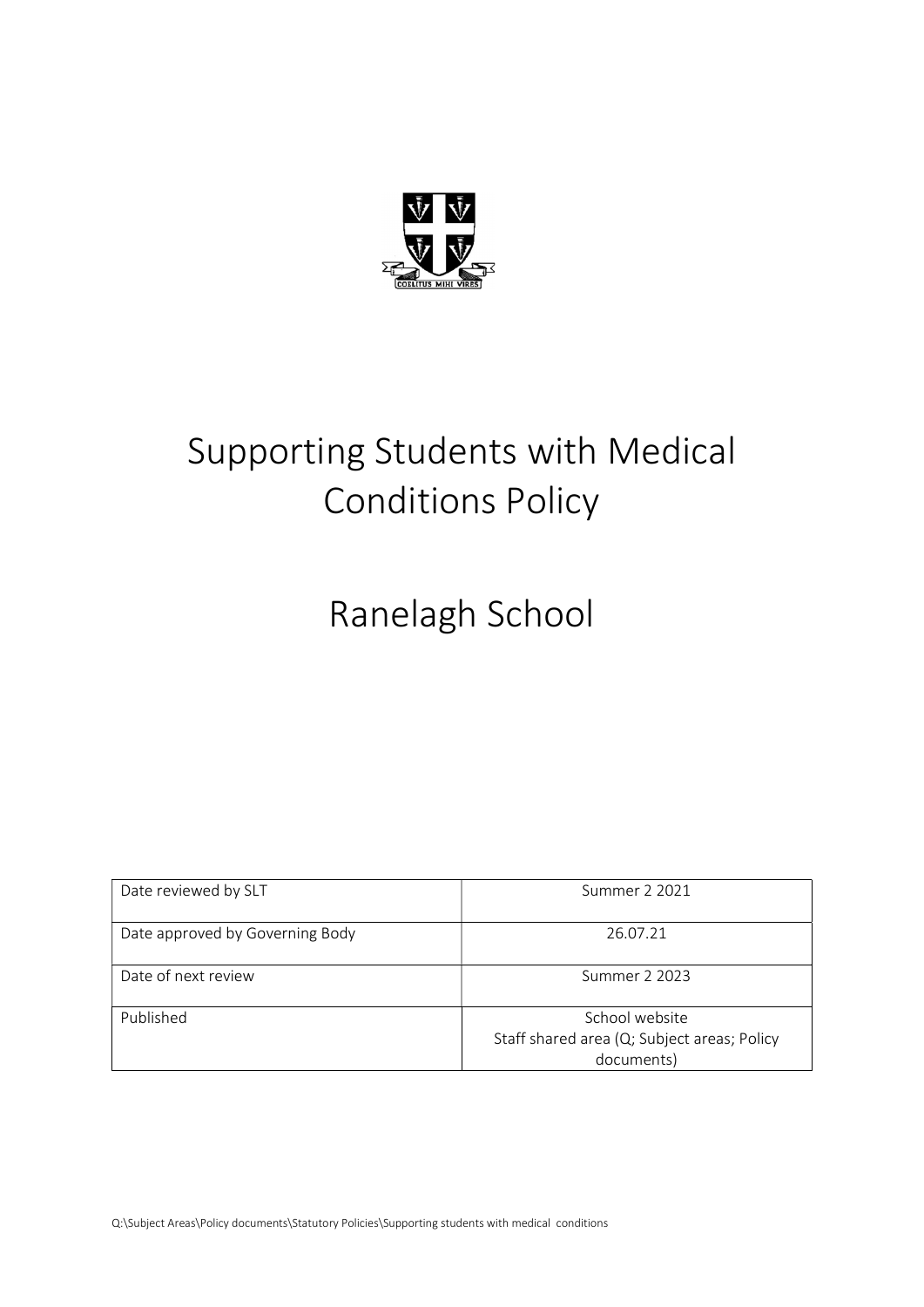# **Context**

At Ranelagh, we believe that:

- We are all made in God's image and therefore have a positive contribution to make to the school community
- The school values underpin all our activities for both staff and students
- Everybody should have an equal opportunity to contribute to and benefit from society

As a Church of England school we recognise the importance of educating for life in all its fullness. As part of our commitment to the nurture of wisdom, hope, community and dignity, we understand that the development of students' awareness of the value of all members of the school, local and global communities, irrespective of difference, is fundamental to success.

Section 100 of the **Children and Families Act 2014** places a duty on the governing body to make arrangements for supporting students at Ranelagh School with medical conditions and to have regard to the related guidance. The guidance "Supporting students at school with medical conditions", was issued by the DfE on 30 April 2014, replacing "Managing medicines in schools and early settings 2005", and provides both statutory guidance and non-statutory advice.

## Other relevant documentation

- **Statement of Ethos and Aims**
- **Equality Policy**
- **Inclusion Policy**
- **Accessibility Plan**
- Child Protection & Safeguarding Policy
- **Attendance Policy**

#### Key points:

- This school is an inclusive community. It aims to ensure that all students with medical conditions, in terms of both physical and mental health, are properly supported in school so that they can play a full and active role in school life, remain healthy and achieve their academic potential.
- Students with medical conditions are encouraged to take control of their condition if they are competent to do so. The school aims to ensure that students feel confident in the support they receive from the school to help them do this.
- The school works with parents/carers of students with medical conditions to enable them to feel secure in the care their children receive at this school.
- The school ensures all staff understand their duty of care to students in the event of an emergency and that they feel confident in knowing what to do in an emergency. All educational support staff understand the common medical conditions that affect students at this school. Staff receive training on the impact this can have on students.

#### Individual Healthcare Plans

- Parents are asked if their child has any health conditions or health issues at the start of each school year and to give details on data sheets. Parents of new students starting at other times during the year are also asked to provide this information.
- An Individual Healthcare Plan (IHP) will be put in place for a student with a medical condition where appropriate.
	- o An IHP can help to ensure that a student with a medical condition is effectively supported by providing clarity about what needs to be done, when and by whom.
	- o An IHP may be essential, such as in cases where conditions fluctuate or where there is a high risk that emergency intervention will be needed.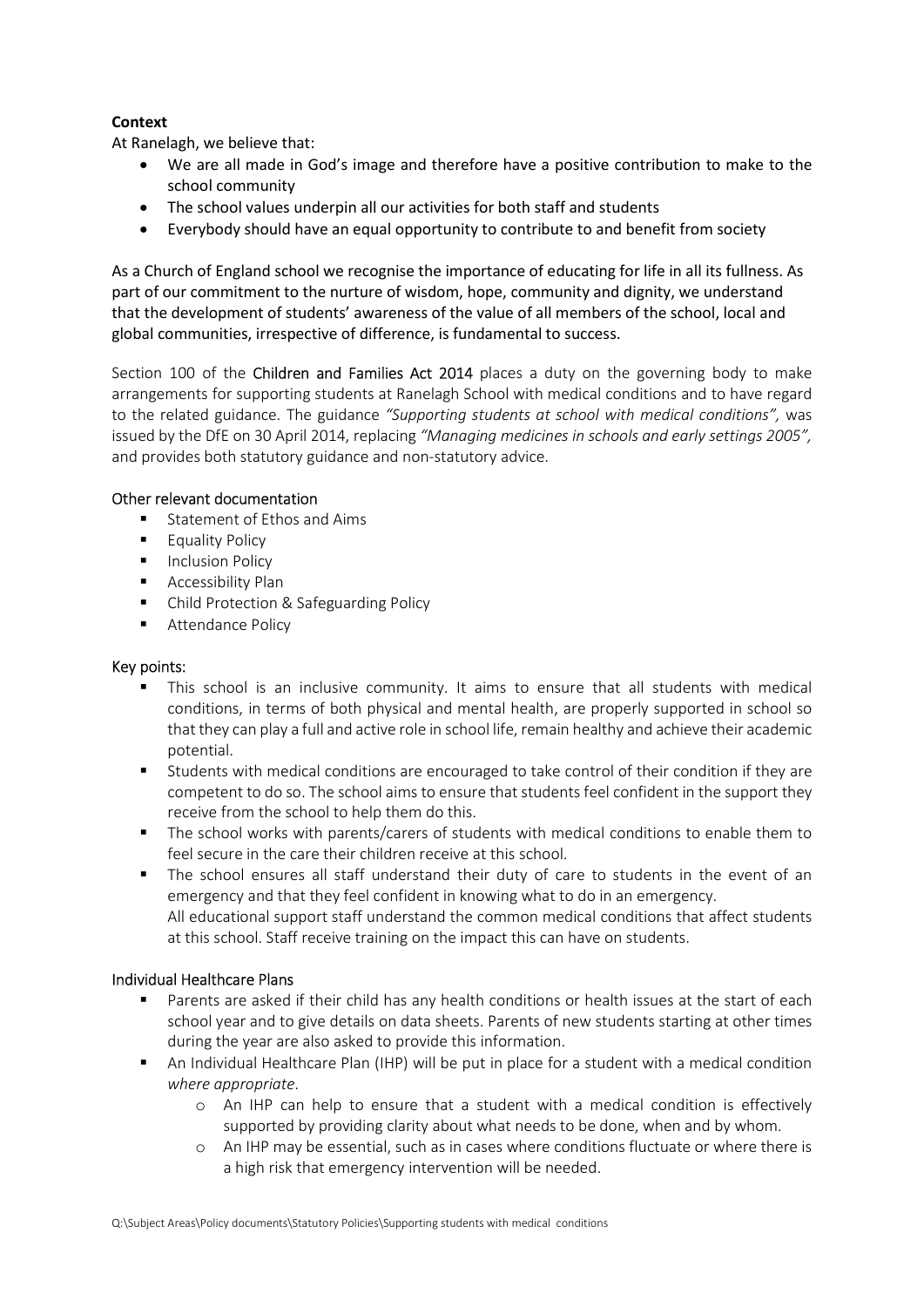- o An IHP may be helpful where medical conditions are long-term and complex.
- o Not all students will require an IHP.
- o Whether an IHP would be inappropriate or disproportionate will be decided, based on evidence, by the school, healthcare professional and parent. If consensus cannot be reached, the Headteacher will take a final view.
- IHPs, (and their review), may be initiated, in consultation with the parent, by a member of school staff or a healthcare professional involved in providing care to the student. IHPs will be drawn up in partnership between the school, parents, and a relevant healthcare professional who can best advise on the particular needs of the student. These partners will agree who will take the lead in writing the plan, but responsibility for ensuring it is finalised and implemented rests with the school. Students will also be involved whenever appropriate.
- The aim of the IHP is to capture the steps that the school will take to help the student manage their condition and overcome any potential barriers to getting the most from their education. It will be developed with the student's best interests in mind and ensure that the school assesses and manages risks to their education, health and social well-being, and minimises disruption.
- An IHP will be reviewed at least annually or earlier if evidence is presented that the student's needs have changed.
- Where the student has a special educational need identified in a Statement or EHC plan, the IHP will be linked to or become part of that Statement or EHC plan.
- Where a student has SEN but does not have a Statement or EHC plan, their special educational needs will be mentioned in their IHP.
- Where a student is returning to school following a period of hospital education or alternative provision (including home tuition), the school will work with the Local Authority and education provider to ensure that the IHP identifies the support the student will need to reintegrate effectively.

#### Information sharing

- All staff are expected to protect student confidentiality.
- Permission is sought from parents to allow the IHP to be sent ahead to emergency care staff, should an emergency happen during school hours or at a school activity outside the normal school day. This permission is included on the IHP.
- **Permission is sought from the student and parents before sharing any medical information with** any other party, such as when a student takes part in a work experience placement.

#### Roles and responsibilities

Supporting a student with a medical condition during school hours is not the sole responsibility of one person. Collaborative partnership working between school staff, healthcare professionals (and where appropriate, social care professionals), local authorities, and parents and students is critical to the provision of effective support and ensuring that the needs of students with medical conditions are met effectively.

For example:

- The Governing Body will make sure that arrangements to support students with medical conditions in school are in place, including making sure that this policy is implemented.
- The Headteacher will ensure that all staff are aware of the policy for supporting students with medical conditions and understand their role in its implementation. The Headteacher will ensure that all staff who need to know are aware of the child's condition and that sufficient trained staff are available to implement the policy and deliver against all IHPs, including in contingency and emergency situations.
- School staff: any member of school staff may be asked to provide support to students with medical conditions, including the administering of medicines, although they cannot be required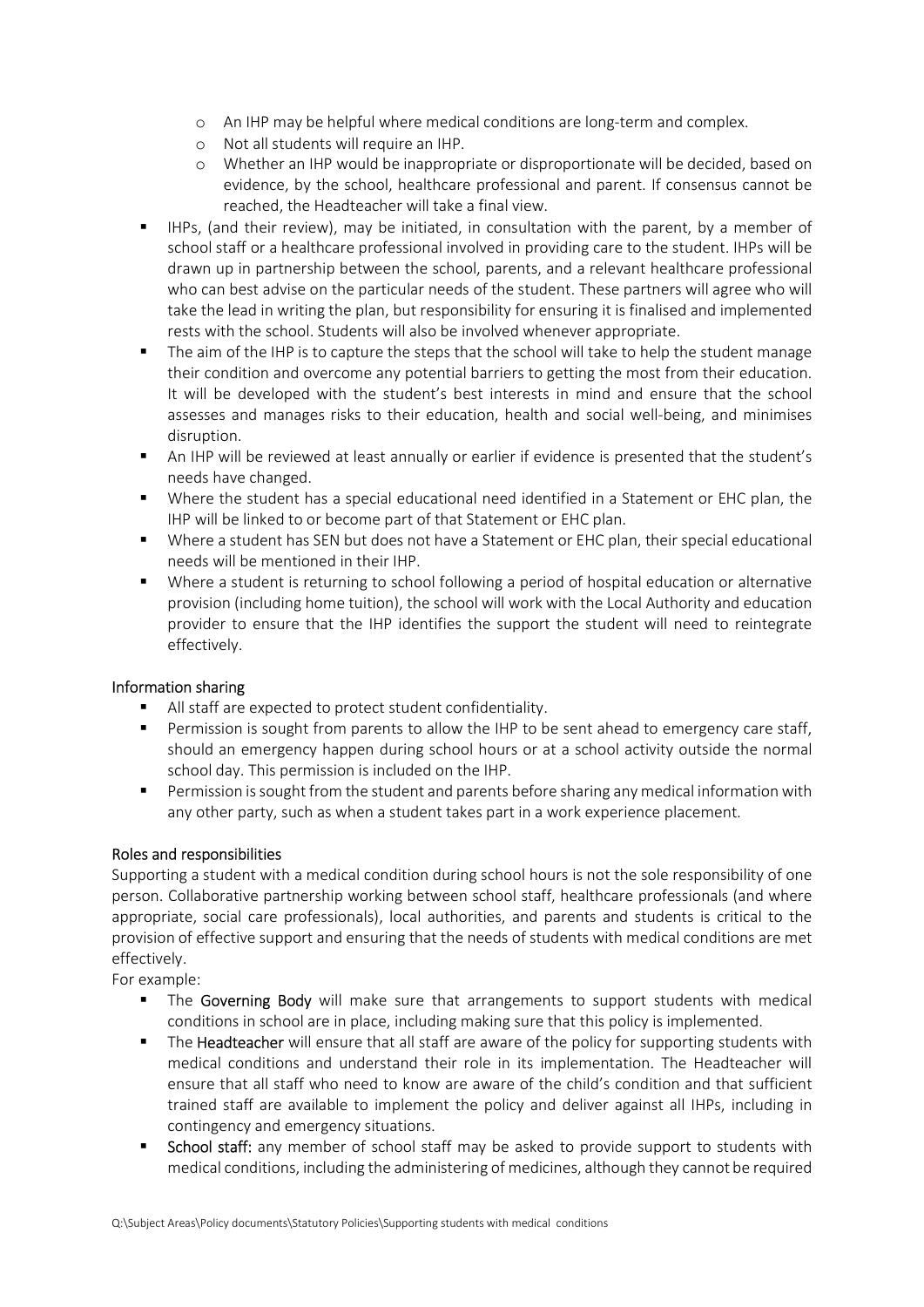to do so. Although administering medicines is not part of teachers' professional duties, they should take into account the needs of students with medical conditions that they teach. School staff will receive sufficient and suitable training and achieve the necessary level of competency before they take on responsibility to support children with medical conditions. Any member of school staff should know what to do and respond accordingly when they become aware that a student with a medical condition needs help.

- **Students with medical conditions** will be fully involved in discussions about their medical support needs and contribute as much as possible to the development of their IHP.
- **Parents** will be expected to provide the school with sufficient and up-to-date information about their child's medical needs. They will be involved in the development and review of their child's IHP and will be expected to carry out actions they have agreed to as part of its implementation, e.g. provide medicines and equipment and ensure they or another nominated adult are contactable at all times.
- The school will work with the Local Authority who will provide support, advice and guidance, including suitable training for school staff, to ensure that the support specified within IHPs can be delivered effectively. The LA will work with the school to support students with medical conditions to attend full time. Where a student would not receive a suitable education in a mainstream school because of health needs, the local authority has a duty to make other arrangements. (Statutory guidance for local authorities sets out that they should be ready to make arrangements under this duty when it is clear that a student will be away from schools for 15 days or more because of health needs (whether consecutive or cumulative across the school year)).
- The school will work with **providers of health services** as they provide valuable support, information, advice and guidance to schools, and their staff, to support students with medical conditions at school.

## Staff training and support

- All staff at this school are expected to be aware of the most common serious medical conditions at this school.
- Any member of staff providing support to a student with medical needs will receive suitable training, identified during the development or review of the IHP. Where appropriate, the relevant healthcare professional will lead on identifying and agreeing with the school the type and level of training required and how this can be obtained. The aim of this training is to ensure that staff are competent and have confidence in their ability to support students with medical conditions and to fulfill the requirements of the IHP.
- Staff must not give prescription medicines or undertake health care procedures without appropriate training (updated to reflect any IHPs). A first-aid certificate does not constitute appropriate training in supporting children with medical conditions. Healthcare professionals, can provide confirmation of the proficiency of staff in a medical procedure, or in providing medication.
- Teaching and educational support staff are made aware annually through the medical alert sheets, of specific students and the medical conditions that they have. If there is a need for specific training on this condition, specialists will be employed to train key staff.

#### The student's role in managing their own medical needs

- After discussion with parents, students who are competent will be encouraged to take responsibility for managing their own medicines and procedures. This will be reflected within the IHP.
- Wherever possible, and where deemed safe and appropriate, students will be allowed to carry their own medicines and relevant devices or be able to access their medicines for selfmedication quickly and easily (see next section). An appropriate level of supervision may be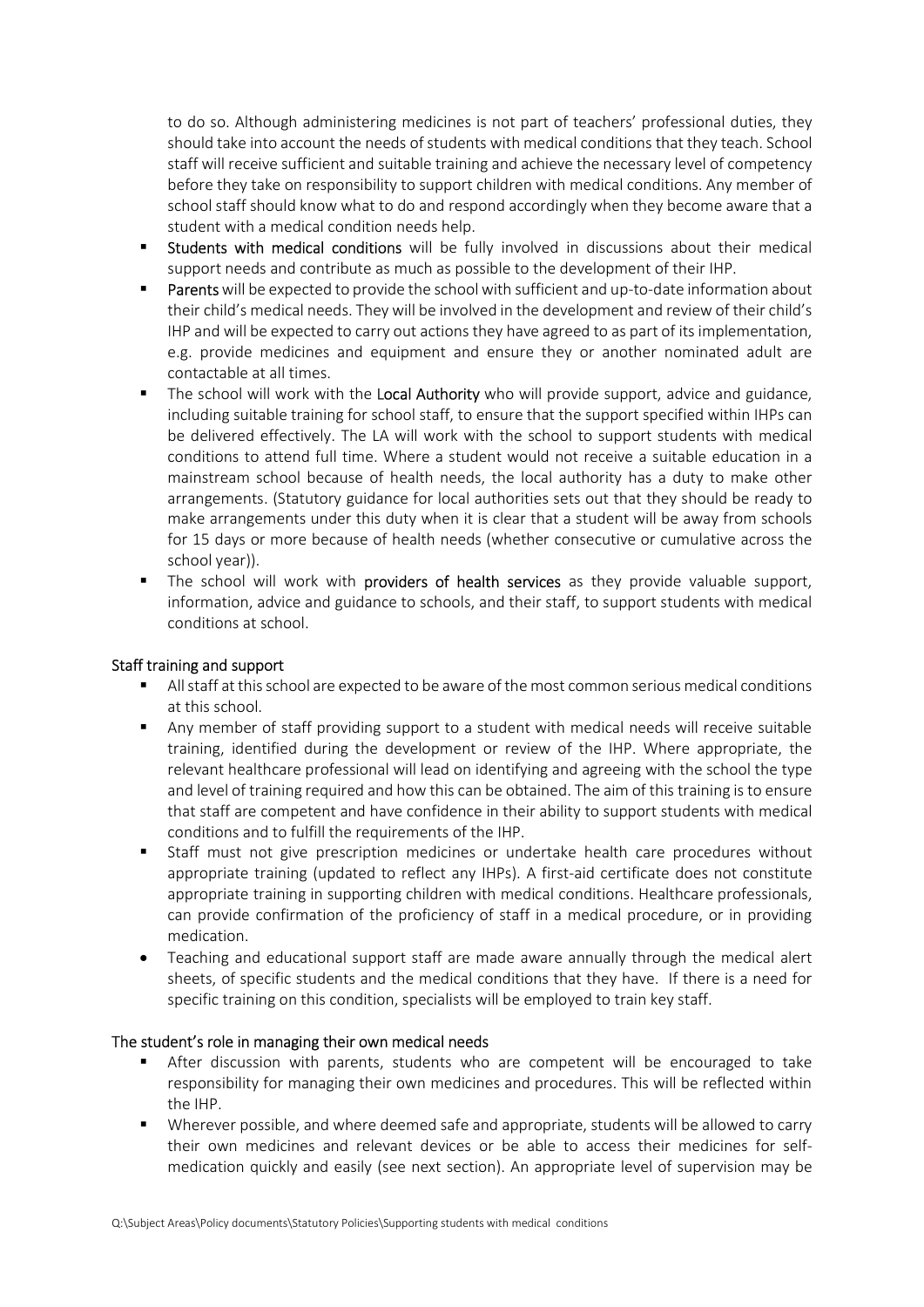necessary; if it is not appropriate for a student to self-manage, then relevant staff will help to administer medicines and manage procedures for them.

 If a student refuses to take medicine or carry out a necessary procedure, staff should not force them to do so, but will follow the procedure agreed in the IHP. Parents will be informed so that alternative options can be considered.

#### Managing medicines on school premises

- Medicines will only be administered at school when it would be detrimental to a student's health or school attendance not to do so.
- No student must be given prescription or non-prescription medicines without their parent's written or verbal consent. (There may be exceptional circumstances where the medicine has been prescribed to the student without the knowledge of the parents. In such cases, every effort will be made to encourage the student to involve their parents while respecting their right to confidentiality.
- The school will only accept prescribed medicines that are in-date, labelled, provided in the original container as dispensed by a pharmacist and include instructions for administration, dosage and storage. (The exception to this is insulin, which must still be in date, but will generally be available to schools inside an insulin pen or a pump, rather than in its original container.)
- Where clinically possible, it is preferable for medicines to be prescribed in dose frequencies that enable them to be taken outside school hours.
- All medicines are stored safely in the School Office.
- There is an identified member of staff who ensures the correct storage of medication at school.
- students know where their medicines are at all times and are able to access them immediately.
- Staff administering medicines must do so in accordance with the prescriber's instructions. A record of all medicines administered to individual students will be kept, stating what, how and how much was administered, when and by whom.
- Medication, e.g. for pain relief, must never be administered without first checking maximum dosages and when the previous dose was taken.
- A student should not be given medicine containing aspirin unless prescribed by a doctor.
- It is the school's policy that controlled drugs that have been prescribed for a student will be securely stored in a non-portable container and only named staff will have access. However, such controlled drugs will be easily accessible in an emergency. A record will be kept of any doses used and the amount of the controlled drug held in school. School staff may administer a controlled drug to the child for whom it has been prescribed.
- Parents understand that if their child's medication changes or is discontinued, or the dose or administration method changes, that they should notify the school immediately.
- It is the responsibility of the parents to ensure that the medication is in date. However, three times a year the identified member of staff will check the expiry dates for all medication stored at school.
- Medication is stored in accordance with instructions, paying particular note to temperature. Some medication may need to be refrigerated. All refrigerated medication is stored in an airtight container and is clearly labelled. Refrigerators used for the storage of medication are in a secure area, inaccessible to unsupervised students or lockable as appropriate.
- It is the parent's responsibility to ensure new and in date medication comes into school on the first day of the new academic year.
- When no longer required, medicines will be returned to the parent to arrange for safe disposal. If, after being contacted, the parent does not collect the medication from the School Office, that medication is taken to a local pharmacy for safe disposal at the end of that term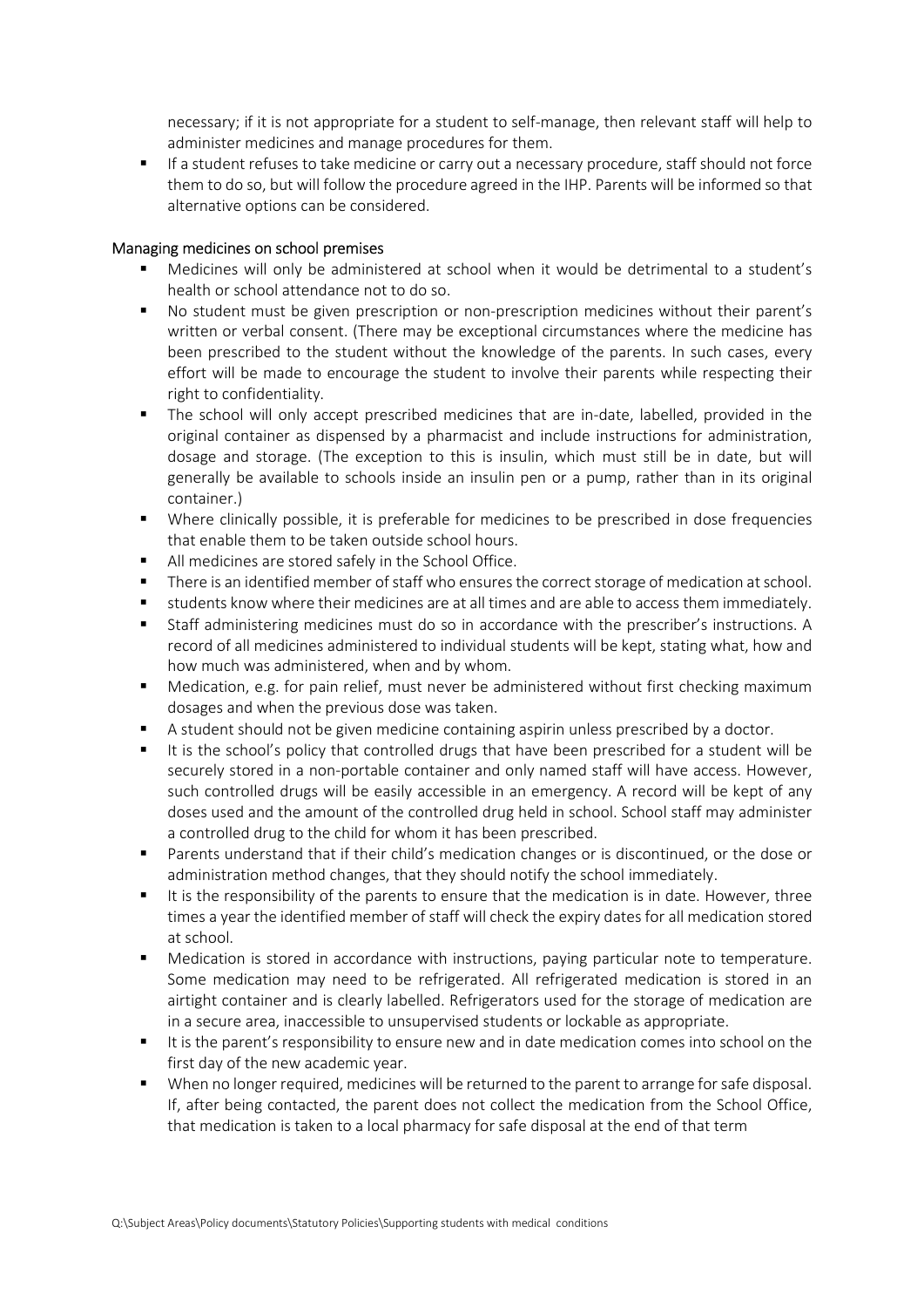#### Record keeping

- A record of all medicines administered to individual children will be kept, stating what, how and how much was administered, when and by whom.
- Parents / guardians are informed if any 'substantive treatment' is given to a child (i.e. an icepack, hot-pack or a sling etc.) or any medicines dispensed. If the student was able to return to lessons after just a short rest, then they may not always be informed. The parents / guardians of any children-in-care, or those with notes advocating any special circumstances will always be contacted.
- All school staff who volunteer or who are contracted to administer medication are provided with training by a healthcare professional.
- An up-to-date list is kept of members of staff who have agreed to administer medication and have received the relevant training.

## Emergency procedures

- All students are encouraged to carry and administer their own emergency medication, when their parents and health specialists determine they are able to start taking responsibility for their condition (this will be documented in the IHP). All students carry their emergency medication with them at all times, except if they are controlled drugs as defined in the Misuse of Drugs Act 1971. This is also the arrangement on any off-site or residential visits.
- Where a student has an IHP, this will define what constitutes an emergency and explain what to do, including ensuring that all relevant staff are aware of emergency symptoms and procedures.
- Students who do not carry and administer their own emergency medication know where their medication is stored and how to access it.
- Other students in the school know that, if they think help is needed, a teacher should be informed immediately.
- If a student needs to be taken to hospital, a member of staff will stay with them until a parent arrives, or accompany a student taken to hospital by ambulance.

## Day trips, residential visits and sporting activities

- All staff attending off-site visits must be aware of any students with medical conditions on the visit, the type of condition, what to do in an emergency and any other additional support necessary, including any additional medication or equipment needed.
- Parents are sent a residential visit form to be completed and returned to school shortly before their child leaves for an overnight or extended day visit. This form requests up-to-date information about the student's current condition and their overall health. This provides essential and up-to-date information to relevant staff to help the student manage their condition while they are away. This includes information about medication not normally taken during school hours.
- All residential visit forms are taken by the relevant staff member on visits and for all out-ofschool hours activities where medication is required. These are accompanied by a copy of the student's IHP if there is one in place.
- All parents of students with a medical condition attending a school trip or overnight visit are asked for consent, giving staff permission to administer medication at night or in the morning if required.
- Teachers should be aware of how a student's medical condition will impact on their participation. Arrangements for the inclusion of students in such activities so that they can participate according to their own abilities, including any reasonable adjustments, will be made unless evidence from a clinician such as a GP states that this is not possible.